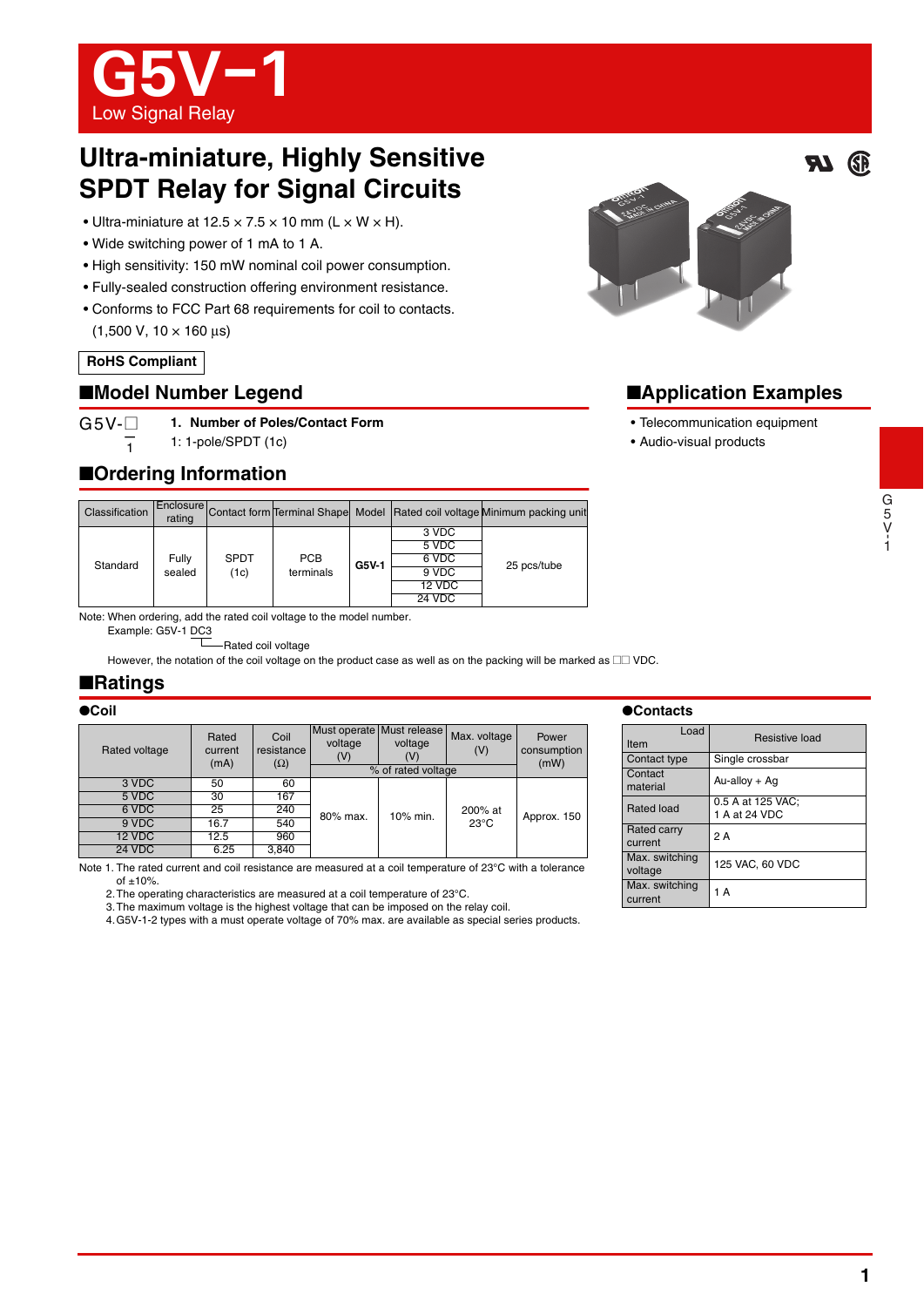# ■**Characteristics**

| Contact resistance *1                       |                                       | 100 m $\Omega$ max.                                          |  |  |
|---------------------------------------------|---------------------------------------|--------------------------------------------------------------|--|--|
| Operate time                                |                                       | 5 ms max.                                                    |  |  |
| Release time                                |                                       | 5 ms max.                                                    |  |  |
| Insulation resistance *2                    |                                       | 1,000 M $\Omega$ min. (at 500 VDC between coil and contacts, |  |  |
|                                             |                                       | at 250 VDC between contacts of same polarity.)               |  |  |
| <b>Dielectric</b>                           | Between coil and contacts             | 1,000 VAC, 50/60 Hz for 1 min                                |  |  |
| strength                                    | Between contacts of the same polarity | 400 VAC, 50/60 Hz for 1 min                                  |  |  |
| Vibration<br>resistance                     | Destruction                           | 10 to 55 to 10 Hz, 1.65 mm single amplitude                  |  |  |
|                                             |                                       | (3.3 mm double amplitude)                                    |  |  |
|                                             | Malfunction                           | 10 to 55 to 10 Hz, 1.65 mm single amplitude                  |  |  |
|                                             |                                       | (3.3 mm double amplitude)                                    |  |  |
| Shock                                       | <b>Destruction</b>                    | 1.000 m/s <sup>2</sup>                                       |  |  |
| resistance<br>Malfunction                   |                                       | $100 \text{ m/s}^2$                                          |  |  |
| Durability                                  | Mechanical                            | 5,000,000 operations min. (at 36,000 operations/hr)          |  |  |
|                                             | Electrical                            | 100,000 operations min.                                      |  |  |
|                                             |                                       | (under rated load, at 1,800 operations/hr)                   |  |  |
| Failure rate (P level) (reference value) *3 |                                       | 1 mA at 5 VDC                                                |  |  |
| Ambient operating temperature               |                                       | -40°C to 70°C (with no icing or condensation)                |  |  |
| Ambient operating humidity                  |                                       | 5% to 85%                                                    |  |  |
| Weight                                      |                                       | Approx. 2 g                                                  |  |  |

Note: The values here are initial values.

- \*1. Measured with 10 mA at 1 VDC with a voltage drop method.
- \*2. Measured with a 500 VDC megohmmeter between coil and contacts and a 250 VDC megohmmeter between contacts with the same polarity applied to the same parts as those used for checking the dielectric strength.
- \*3. This value was measured at a switching frequency of 120 operations/min and the criterion of contact resistance is 100 Ω.
	- This value may vary depending on the switching frequency and operating environment. Always double-check relay suitability under actual operating conditions.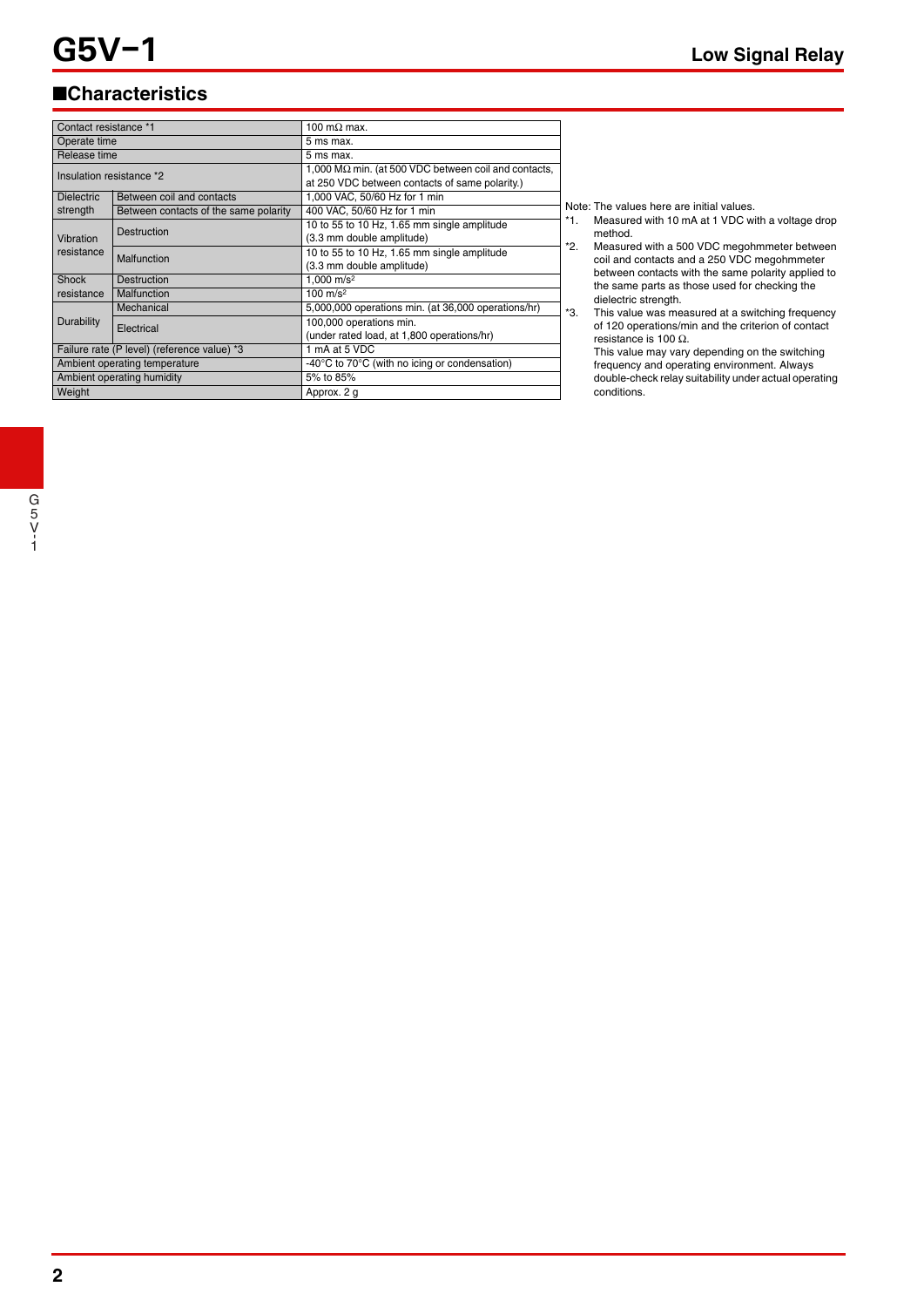# ■**Engineering Data**

#### ●**Maximum Switching Capacity ●Durability ● △**<br>●**Ambient Temperature vs.**





# **Maximum Coil Voltage**



Note: The maximum coil voltage refers to the maximum value in a varying range of operating power voltage, not a continuous voltage. Ambient temperature (°C)

#### ●**Shock Malfunction**

●**Ambient Temperature vs. Must Operate or Must Release Voltage**



Ambient temperature (°C)



#### $\sqrt{000}$ Z' Y'  $\frac{1,000}{1,000}$ X' 200 400 De-600 800 .<br>300 600 400 200 1,000  $000$ 1,000 Shock direction Unit: m/s<sup>2</sup><br>Sample: G5V-1 12 VDC<br>Number of Relays: 10 pcs Y Y'  $\overline{X}$ energized **Energized** ه دا Z'

Y

1,000

Test conditions: Shock is applied in  $\pm X$ ,  $\pm Y$ , and ±Z directions three times each with and without energizing the Relays to check the number of contact malfunctions.



\*1. The tests were conducted at an ambient temperature of 23°C.

The contact resistance data are periodically measured reference values and are not values from each monitoring operation. Contact resistance values will vary according to the switching frequency and operating environment, so be sure to check operation under the actual operating conditions before use.

#### ●**High-frequency Characteristics**

#### • Test Conditions



Terminals which were not being measured were terminated with 50  $\Omega$ . Measuring impedance: 50 Ω

 $B \longrightarrow$  Terminator  $\frac{1}{m}$  Note: The high-frequency characteristics data were measured using a dedicated circuit board and actual values will vary depending on the usage conditions. Check the characteristics of the actual equipment being used.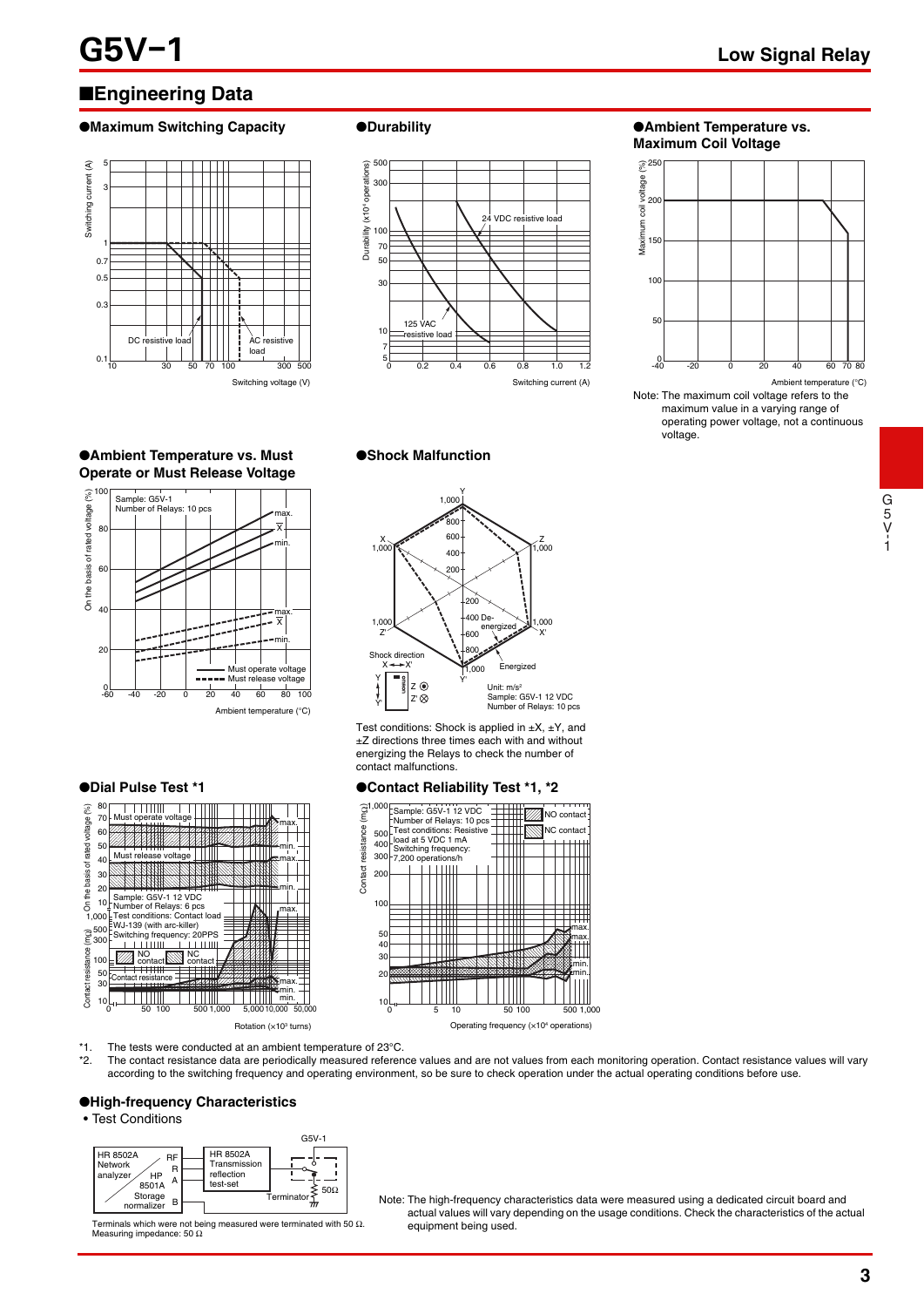#### ●**High-frequency Characteristics (Isolation) \*1, \*2**



#### ●**Must Operate and Must Release Time Distribution \*1**



#### ●**High-frequency Characteristics (Insertion Loss) \*1, \*2**



#### ●**Distribution of Bounce Time \*1**



#### ●**High-frequency Characteristics (Return Loss, V.SWR) \*1, \*2**



\*1. The tests were conducted at an ambient temperature of 23°C.

\*2. High-frequency characteristics depend on the PCB to which the Relay is mounted. Always check these characteristics, including endurance, in the actual machine before use.

> **Terminal Arrangement/ Internal Connections**

# ■**Dimensions**





Note: Each value has a tolerance of ±0.3 mm.

# ■**Approved Standards**

#### UL recognized: **WA** (File No. E41515) **CSA certified: (File No. LR31928)**

| Model | form                | Contact Coil ratings  | Contact ratings                               | Number of test<br>operations |
|-------|---------------------|-----------------------|-----------------------------------------------|------------------------------|
| G5V-1 | <b>SPDT</b><br>(1c) | 3 to 24<br><b>VDC</b> | 1 A, 30 VDC at 40°C<br>0.3 A. 110 VDC at 40°C | 6.000                        |
|       |                     |                       | 0.5 A. 125 VAC at 40°C                        | 100.000                      |

# **G5V-1 PCB Mounting Holes** (Bottom View)



# ■**Precautions**

• Please refer to "PCB Relays Common Precautions" for correct use.

#### Correct Use

#### **• Long-term Continuously ON Contacts**

Using the Relay in a circuit where the Relay will be ON continuously for long periods (without switching) can lead to unstable contacts, because the heat generated by the coil itself will affect the insulation, causing a film to develop on the contact surfaces. Be sure to use a fail-safe circuit design that provides protection against contact failure or coil burnout.

#### **• Relay Handling**

When washing the product after soldering the Relay to a PCB, use a water-based solvent or alcohol-based solvent, and keep the solvent temperature to less than 40°C. Do not put the Relay in a cold cleaning bath immediately after soldering.

G 5 V- 1